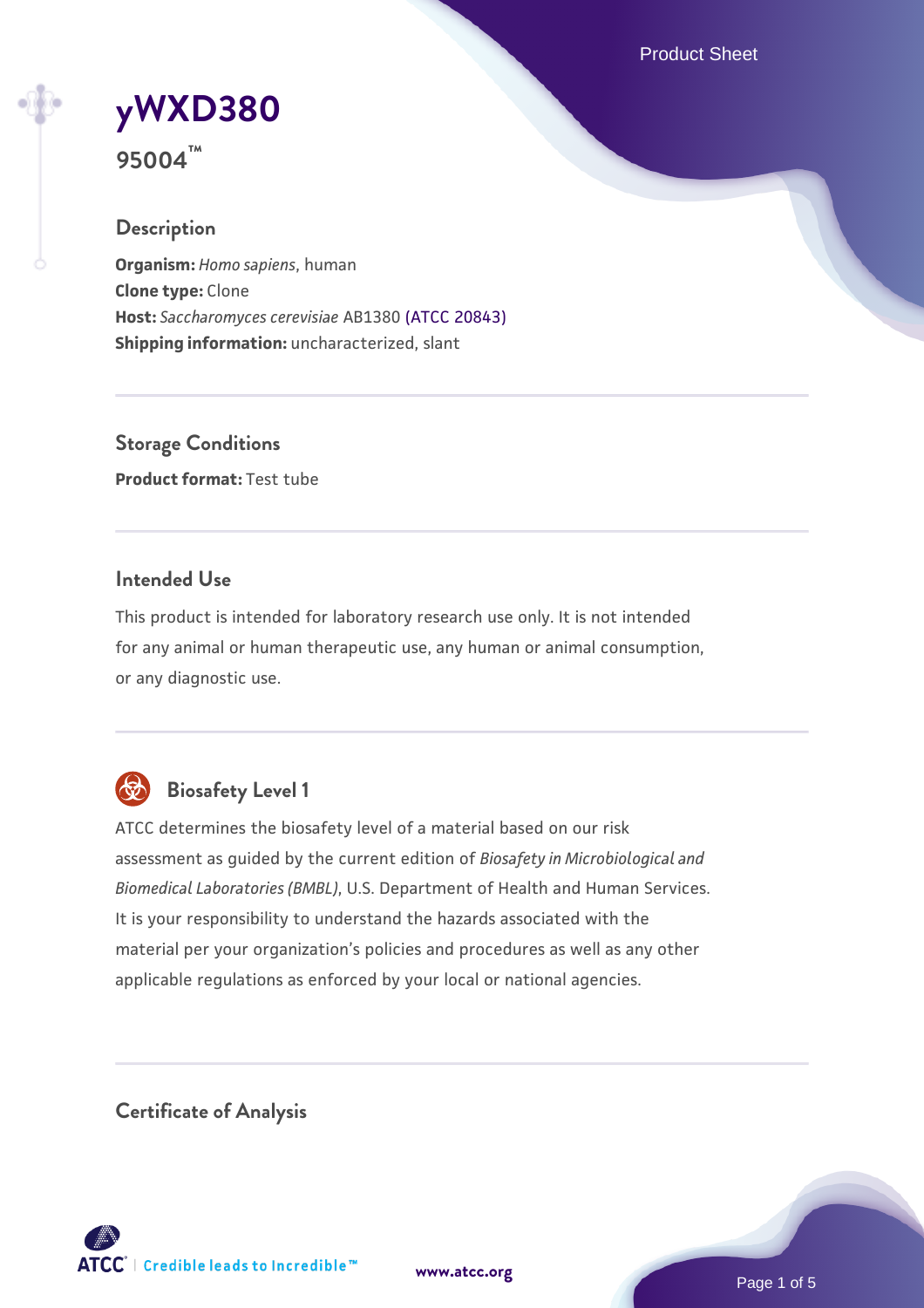

For batch-specific test results, refer to the applicable certificate of analysis that can be found at www.atcc.org.

#### **Insert Information**

**Type of DNA:** genomic **Genome:** Homo sapiens **Chromosome:** X X q24-q28 **Gene name:** DNA Segment, single copy **Gene product:** DNA Segment, single copy [DXS1988] **Gene symbol:** DXS1988 **Contains complete coding sequence:** Unknown **Insert end: Tagl** 

#### **Vector Information**

**Construct size (kb):** 150.0 **Intact vector size:** 11.700 **Vector name:** pYAC-RC **Type of vector:** YAC **Construction:** pYAC3, polylinker **Host range:** *Saccharomyces cerevisiae*; *Escherichia coli* **Centromere:** CEN4 **Cloning sites:** NotI; SacII; SalI; mLuI; ClaI; SnaBI; SmaI **Markers:** SUP4; HIS3; ampR; URA3; TRP1 Polylinker sites: Notl; SacII; SalI; mLuI; ClaI; SnaBI; SmaI **Promoters:** none **Replicon:** pMB1; ARS1

## **Growth Conditions**

**Medium:** 



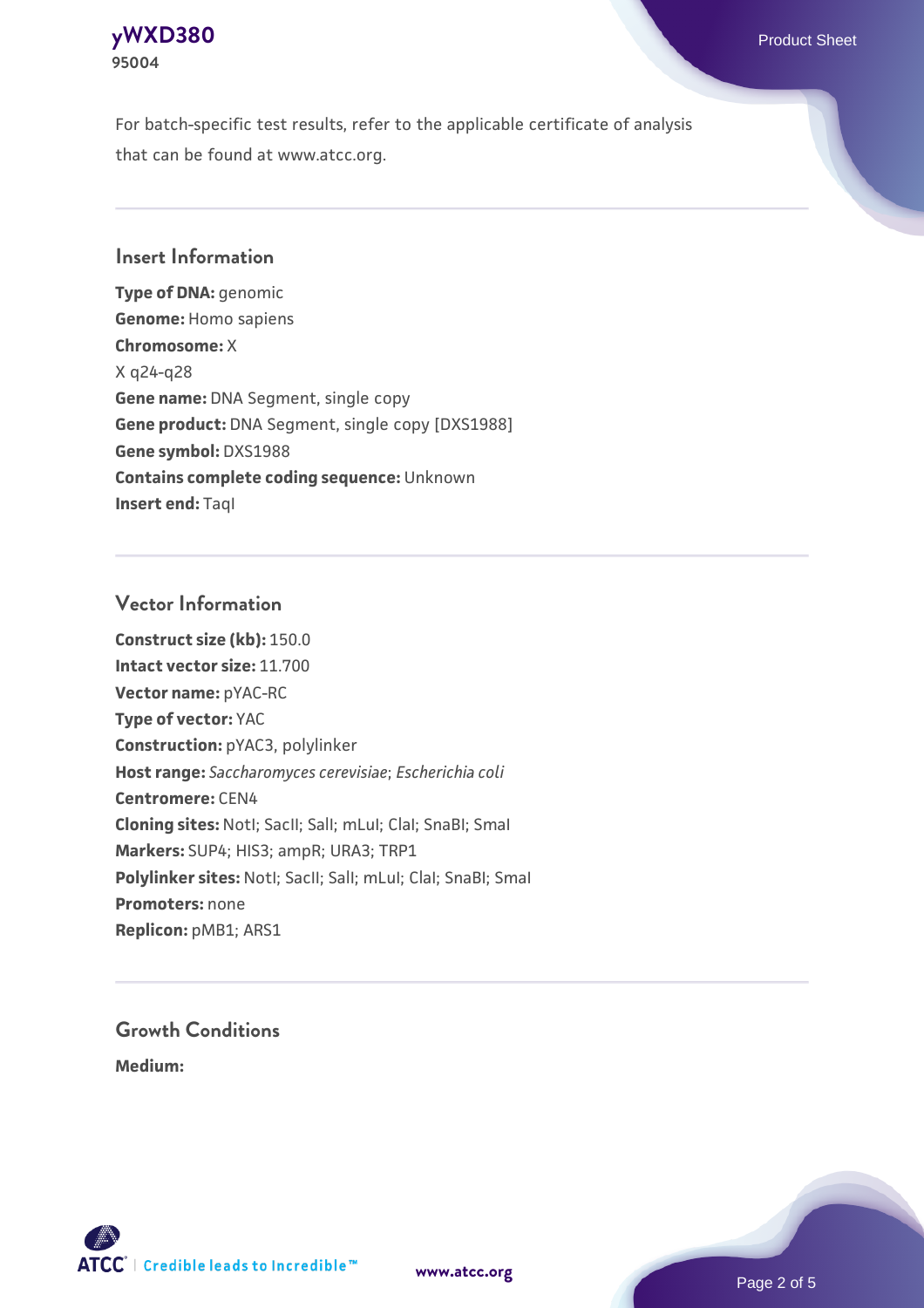**[yWXD380](https://www.atcc.org/products/95004)** Product Sheet **95004**

[ATCC Medium 1245: YEPD](https://www.atcc.org/-/media/product-assets/documents/microbial-media-formulations/1/2/4/5/atcc-medium-1245.pdf?rev=705ca55d1b6f490a808a965d5c072196) **Temperature:** 30°C

#### **Notes**

More information may be available from ATCC (http://www.atcc.org or 703- 365-2620).

#### **Material Citation**

If use of this material results in a scientific publication, please cite the material in the following manner: yWXD380 (ATCC 95004)

#### **References**

References and other information relating to this material are available at www.atcc.org.

#### **Warranty**

The product is provided 'AS IS' and the viability of ATCC® products is warranted for 30 days from the date of shipment, provided that the customer has stored and handled the product according to the information included on the product information sheet, website, and Certificate of Analysis. For living cultures, ATCC lists the media formulation and reagents that have been found to be effective for the product. While other unspecified media and reagents may also produce satisfactory results, a change in the ATCC and/or depositor-recommended protocols may affect the recovery, growth, and/or function of the product. If an alternative medium formulation or reagent is used, the ATCC warranty for viability is no longer



**[www.atcc.org](http://www.atcc.org)**

Page 3 of 5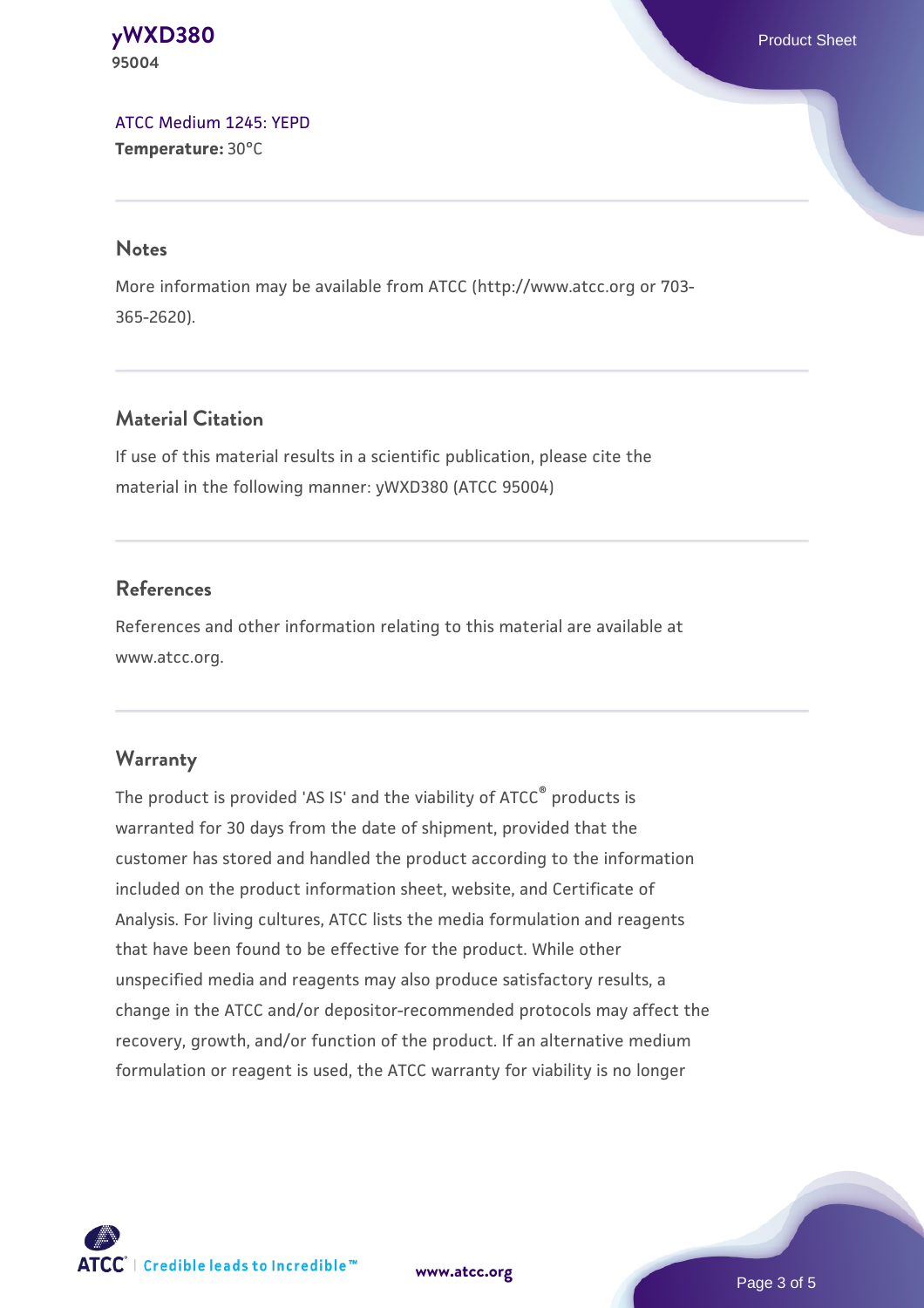**[yWXD380](https://www.atcc.org/products/95004)** Product Sheet **95004**

valid. Except as expressly set forth herein, no other warranties of any kind are provided, express or implied, including, but not limited to, any implied warranties of merchantability, fitness for a particular purpose, manufacture according to cGMP standards, typicality, safety, accuracy, and/or noninfringement.

#### **Disclaimers**

This product is intended for laboratory research use only. It is not intended for any animal or human therapeutic use, any human or animal consumption, or any diagnostic use. Any proposed commercial use is prohibited without a license from ATCC.

While ATCC uses reasonable efforts to include accurate and up-to-date information on this product sheet, ATCC makes no warranties or representations as to its accuracy. Citations from scientific literature and patents are provided for informational purposes only. ATCC does not warrant that such information has been confirmed to be accurate or complete and the customer bears the sole responsibility of confirming the accuracy and completeness of any such information.

This product is sent on the condition that the customer is responsible for and assumes all risk and responsibility in connection with the receipt, handling, storage, disposal, and use of the ATCC product including without limitation taking all appropriate safety and handling precautions to minimize health or environmental risk. As a condition of receiving the material, the customer agrees that any activity undertaken with the ATCC product and any progeny or modifications will be conducted in compliance with all applicable laws, regulations, and guidelines. This product is provided 'AS IS' with no representations or warranties whatsoever except as expressly set forth herein and in no event shall ATCC, its parents, subsidiaries, directors, officers, agents, employees, assigns, successors, and affiliates be liable for indirect, special, incidental, or consequential damages of any kind in connection with or arising out of the customer's use of the product. While reasonable effort is made to ensure authenticity and reliability of materials on deposit, ATCC is not liable for damages arising from the misidentification or



**[www.atcc.org](http://www.atcc.org)**

Page 4 of 5